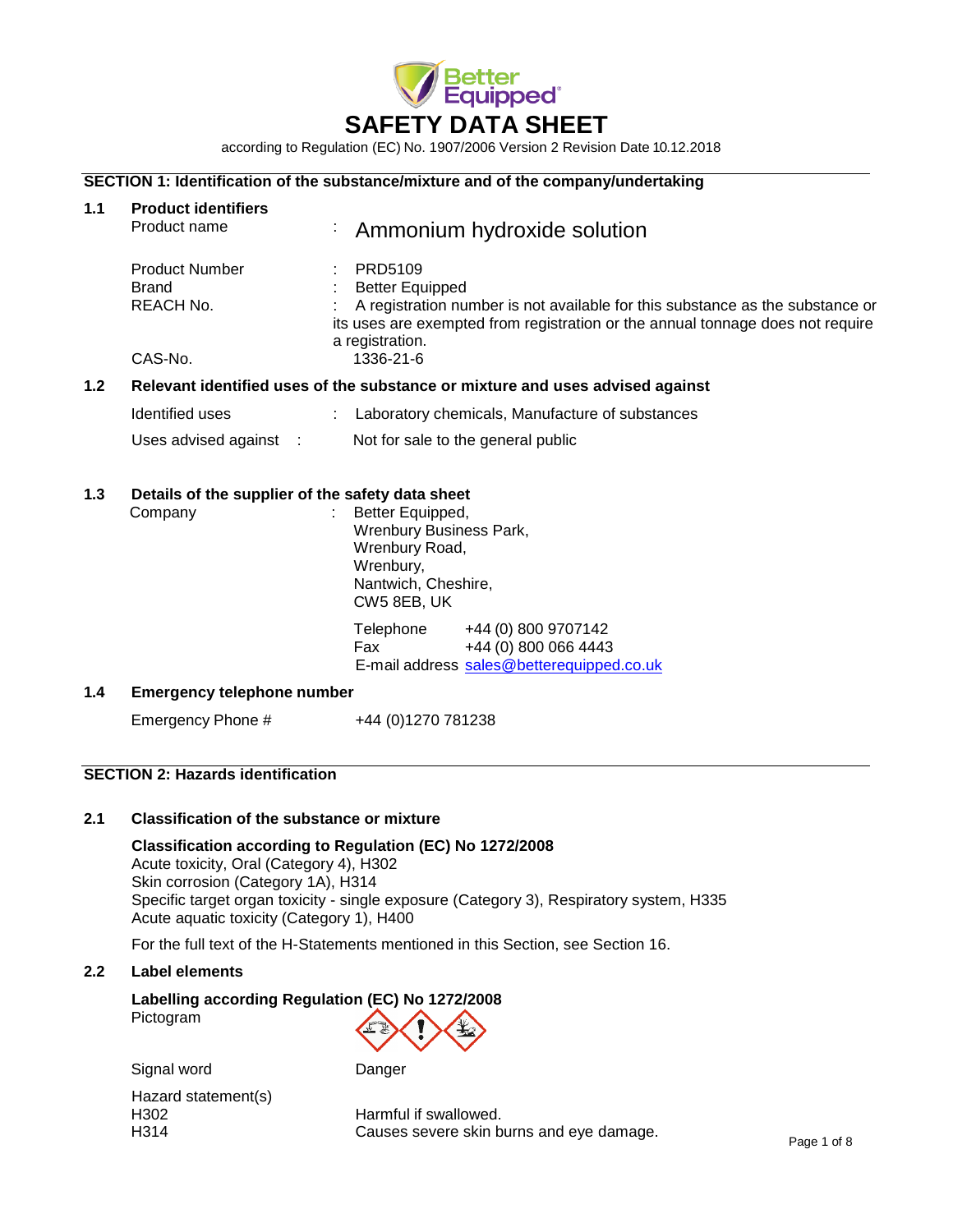| Better<br>Equipped°                      |                                                                                                                                     |  |  |
|------------------------------------------|-------------------------------------------------------------------------------------------------------------------------------------|--|--|
| H <sub>335</sub><br>H400                 | May cause respiratory irritation.<br>Very toxic to aquatic life.                                                                    |  |  |
| Precautionary statement(s)               |                                                                                                                                     |  |  |
| P <sub>273</sub>                         | Avoid release to the environment.                                                                                                   |  |  |
| P <sub>280</sub>                         | Wear protective gloves/ protective clothing/ eye protection/ face<br>protection.                                                    |  |  |
| $P303 + P361 + P353$                     | IF ON SKIN (or hair): Take off immediately all contaminated clothing.<br>Rinse skin with water/shower.                              |  |  |
| $P304 + P340 + P310$                     | IF INHALED: Remove person to fresh air and keep comfortable for<br>breathing. Immediately call a POISON CENTER/doctor.              |  |  |
| $P305 + P351 + P338$                     | IF IN EYES: Rinse cautiously with water for several minutes. Remove<br>contact lenses, if present and easy to do. Continue rinsing. |  |  |
| P391                                     | Collect spillage.                                                                                                                   |  |  |
| Supplemental Hazard<br><b>Statements</b> | none                                                                                                                                |  |  |

## **2.3 Other hazards**

This substance/mixture contains no components considered to be either persistent, bioaccumulative and toxic (PBT), or very persistent and very bioaccumulative (vPvB) at levels of 0.1% or higher. Lachrymator.

## **SECTION 3: Composition/information on ingredients**

## **3.2 Mixtures**

| Synonyms         | : Ammonia aqueous Ammonia water |
|------------------|---------------------------------|
| Formula          | : $H5NO$                        |
| Molecular weight | $: 35.05$ g/mol                 |

## **Hazardous ingredients according to Regulation (EC) No 1272/2008**

| Component          |              | Classification               | Concentration      |
|--------------------|--------------|------------------------------|--------------------|
| Ammonium hydroxide |              |                              |                    |
| CAS-No.            | 1336-21-6    | Acute Tox. 4; Skin Corr. 1B; | $>=$ 30 - $<$ 70 % |
| EC-No.             | 215-647-6    | Eye Dam. 1; Aquatic Acute 1; |                    |
| Index-No.          | 007-001-01-2 | Aquatic Chronic 2; H302,     |                    |
|                    |              | H314, H318, H400, H411       |                    |
|                    |              | Concentration limits:        |                    |
|                    |              | $>= 5$ %: STOT SE 3, H335;   |                    |
|                    |              | M-Factor - Aquatic Acute: 1  |                    |

For the full text of the H-Statements mentioned in this Section, see Section 16.

#### **SECTION 4: First aid measures**

#### **4.1 Description of first aid measures**

#### **General advice**

Consult a physician. Show this safety data sheet to the doctor in attendance.

## **If inhaled**

If breathed in, move person into fresh air. If not breathing, give artificial respiration. Consult a physician.

#### **In case of skin contact**

Remove contaminated clothing. Take off contaminated clothing and shoes immediately. Wash off with soap and plenty of water. Consult a physician.

#### **In case of eye contact**

Rinse thoroughly with plenty of water for at least 15 minutes and consult a physician.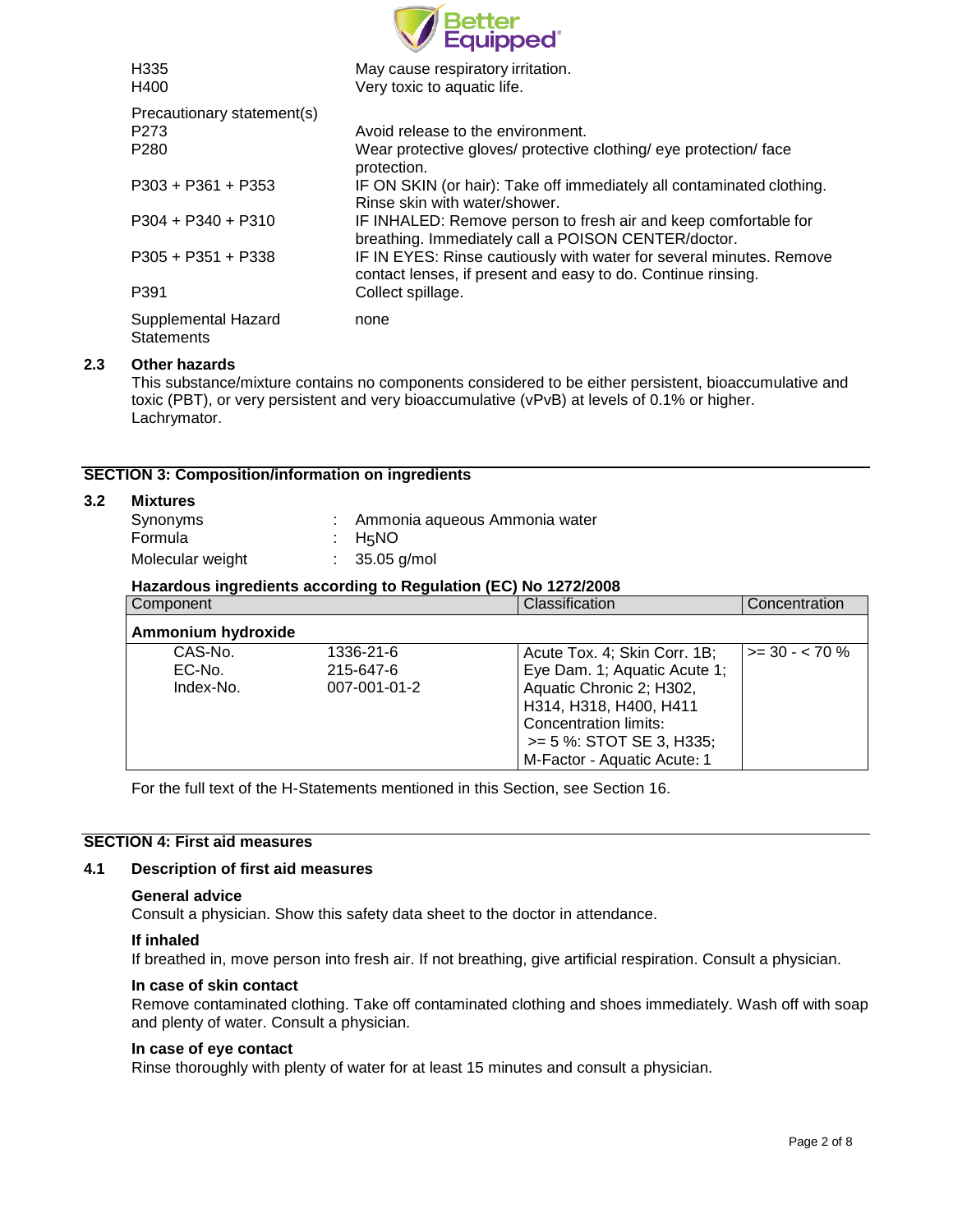

## **If swallowed**

Do NOT induce vomiting. Never give anything by mouth to an unconscious person. Rinse mouth with water. Consult a physician.

### **4.2 Most important symptoms and effects, both acute and delayed**

The most important known symptoms and effects are described in the labelling (see section 2.2) and/or in section 11

**4.3 Indication of any immediate medical attention and special treatment needed** No data available

## **SECTION 5: Firefighting measures**

#### **5.1 Extinguishing media**

#### **Suitable extinguishing media**

Use water spray, alcohol-resistant foam, dry chemical or carbon dioxide.

**5.2 Special hazards arising from the substance or mixture** No data available

#### **5.3 Advice for firefighters** Wear self-contained breathing apparatus for firefighting if necessary.

**5.4 Further information**

No data available

## **SECTION 6: Accidental release measures**

#### **6.1 Personal precautions, protective equipment and emergency procedures**

#### **- 6.1.1 For non-emergency personnel**

Use personal protective equipment. Avoid breathing vapours, mist or gas. Ensure adequate ventilation. Evacuate personnel to safe areas.

### **- 6.1.2 For emergency responders**

Use personal protective equipment. Avoid breathing vapours, mist or gas. Ensure adequate ventilation. Evacuate personnel to safe areas.

For personal protection see section 8.

#### **6.2 Environmental precautions**

Prevent further leakage or spillage if safe to do so. Do not let product enter drains. Discharge into the environment must be avoided.

#### **6.3 Methods and materials for containment and cleaning up**

Soak up with inert absorbent material and dispose of as hazardous waste. Keep in suitable, closed containers for disposal.

**6.4 Reference to other sections**

For disposal see section 13.

## **SECTION 7: Handling and storage**

#### **7.1 Precautions for safe handling**

Always open containers slowly to allow any excess pressure to vent. Avoid contact with skin and eyes. Avoid inhalation of vapour or mist.

7.1.2 Advice on general occupational hygiene:

- No smoking.
- Do not eat or drink.
- Wash hands after use.
- Remove contaminated clothing.

For precautions see section 2.2.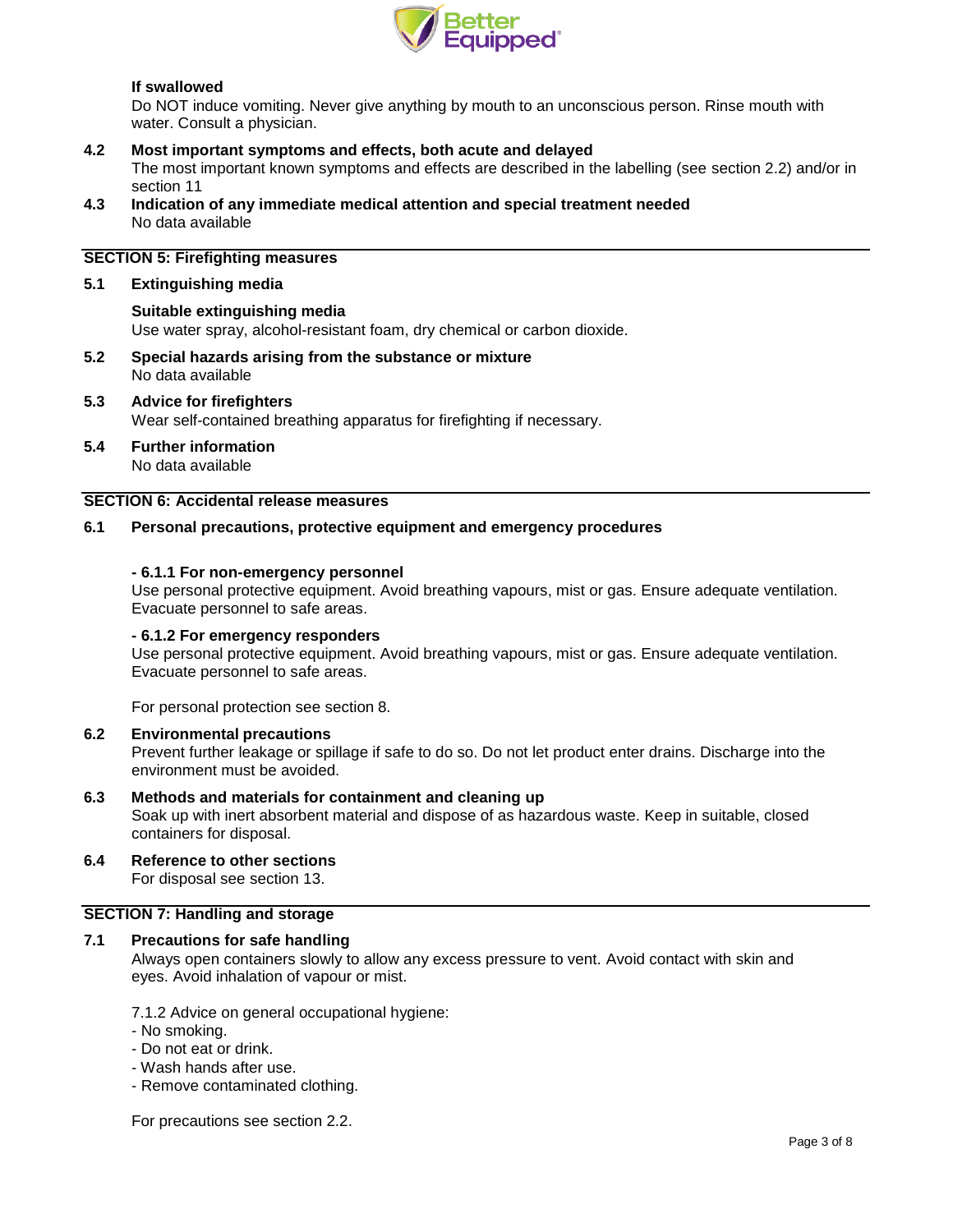

## **7.1.2 Advice on general occupational hygiene**

Do not to eat, drink, or smoke. Wash hands after use. Remove all contaminated clothing.

## **7.2 Conditions for safe storage, including any incompatibilities**

Store in cool place. Keep container tightly closed in a dry and well-ventilated place. Containers which are opened must be carefully resealed and kept upright to prevent leakage.

May develop pressure. Refrigerate before opening. Handle and open container with care.

#### **7.3 Specific end use(s)**

Apart from the uses mentioned in section 1.2 no other specific uses are stipulated

### **SECTION 8: Exposure controls/personal protection**

### **8.1 Control parameters**

### **Components with workplace control parameters**

Contains no substances with occupational exposure limit values.

## **8.2 Exposure controls**

### **Appropriate engineering controls**

Handle in accordance with good industrial hygiene and safety practice. Wash hands before breaks and at the end of workday. Use Local exhaust ventilation (LEV).

### **Personal protective equipment**

### **Eye/face protection**

Tightly fitting safety goggles. Faceshield (8-inch minimum). Use equipment for eye protection tested and approved under appropriate government standards such as NIOSH (US) or EN 166(EU).

#### **Skin protection**

Handle with gloves. Gloves must be inspected prior to use. Use proper glove removal technique (without touching glove's outer surface) to avoid skin contact with this product. Dispose of contaminated gloves after use in accordance with applicable laws and good laboratory practices. Wash and dry hands.

The selected protective gloves have to satisfy the specifications of EU Directive 89/686/EEC and the standard EN 374 derived from it.

Full contact Material: butyl-rubber Minimum layer thickness: 0.3 mm Break through time: 480 min Material tested:Butoject® (KCL 897 / Aldrich Z677647, Size M)

Splash contact Material: Nitrile rubber Minimum layer thickness: 0.11 mm Break through time: 240 min Material tested:Dermatril® (KCL 740 / Aldrich Z677272, Size M)

data source: KCL GmbH, D-36124 Eichenzell, phone +49 (0)6659 87300, e-mail [sales@kcl.de,](mailto:sales@kcl.de) test method: EN374

If used in solution, or mixed with other substances, and under conditions which differ from EN 374, contact the supplier of the CE approved gloves. This recommendation is advisory only and must be evaluated by an industrial hygienist and safety officer familiar with the specific situation of anticipated use by our customers. It should not be construed as offering an approval for any specific use scenario.

## **Body Protection**

Complete suit protecting against chemicals, The type of protective equipment must be selected according to the concentration and amount of the dangerous substance at the specific workplace.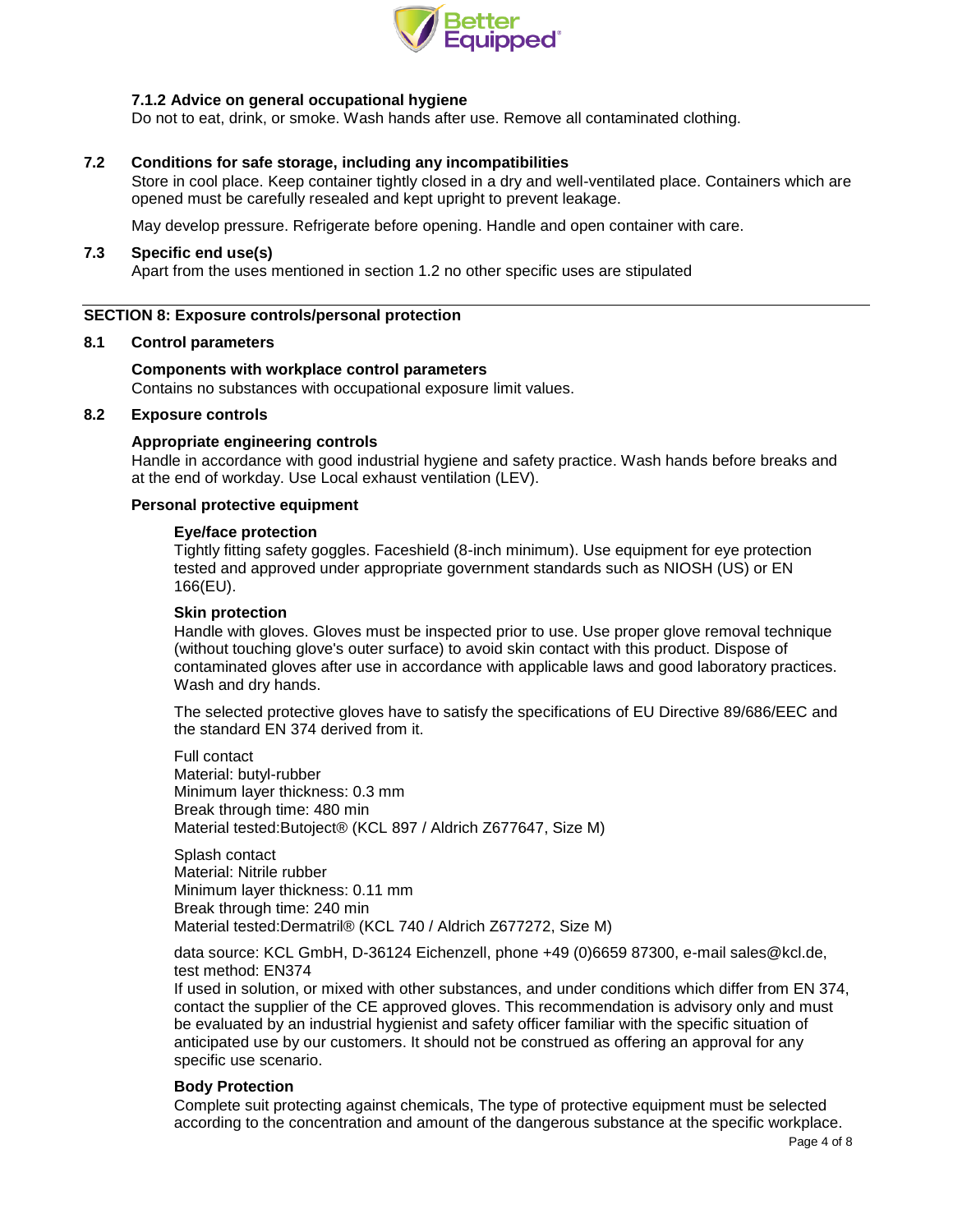

### **Respiratory protection**

Where risk assessment shows air-purifying respirators are appropriate use a full-face respirator with multi-purpose combination (US) or type AXBEK (EN 14387) respirator cartridges as a backup to engineering controls. If the respirator is the sole means of protection, use a full-face supplied air respirator. Use respirators and components tested and approved under appropriate government standards such as NIOSH (US) or CEN (EU).

### **Control of environmental exposure**

Prevent further leakage or spillage if safe to do so. Do not let product enter drains. Discharge into the environment must be avoided.

## **SECTION 9: Physical and chemical properties**

### **9.1 Information on basic physical and chemical properties**

| a) | Appearance                                         | Form: liquid, clear<br>Colour: colourless                        |
|----|----------------------------------------------------|------------------------------------------------------------------|
| b) | Odour                                              | Ammonia                                                          |
| c) | <b>Odour Threshold</b>                             | No data available                                                |
| d) | рH                                                 | 11.7 at 20 °C                                                    |
| e) | Melting point/freezing<br>point                    | $-60 °C$                                                         |
| f) | Initial boiling point and<br>boiling range         | 27 °C at 1,013 hPa                                               |
| g) | Flash point                                        | Not applicable                                                   |
| h) | Evaporation rate                                   | No data available                                                |
| i) | Flammability (solid, gas) No data available        |                                                                  |
| j) | Upper/lower<br>flammability or<br>explosive limits | Upper explosion limit: 27 %(V)<br>Lower explosion limit: 16 %(V) |
| k) | Vapour pressure                                    | 837 hPa at 20 °C                                                 |
| I) | Vapour density                                     | 1.21 - (Air = 1.0)                                               |
| m) | Relative density                                   | 0.9 g/mL at 25 $^{\circ}$ C                                      |
| n) | Water solubility                                   | No data available                                                |
| o) | Partition coefficient: n-<br>octanol/water         | No data available                                                |
| p) | Auto-ignition<br>temperature                       | No data available                                                |
| q) | Decomposition<br>temperature                       | No data available                                                |
| r) | Viscosity                                          | No data available                                                |
| s) | <b>Explosive properties</b>                        | No data available                                                |
| t) | Oxidizing properties                               | No data available                                                |

## **9.2 Other safety information**

Relative vapour density  $1.21 - (Air = 1.0)$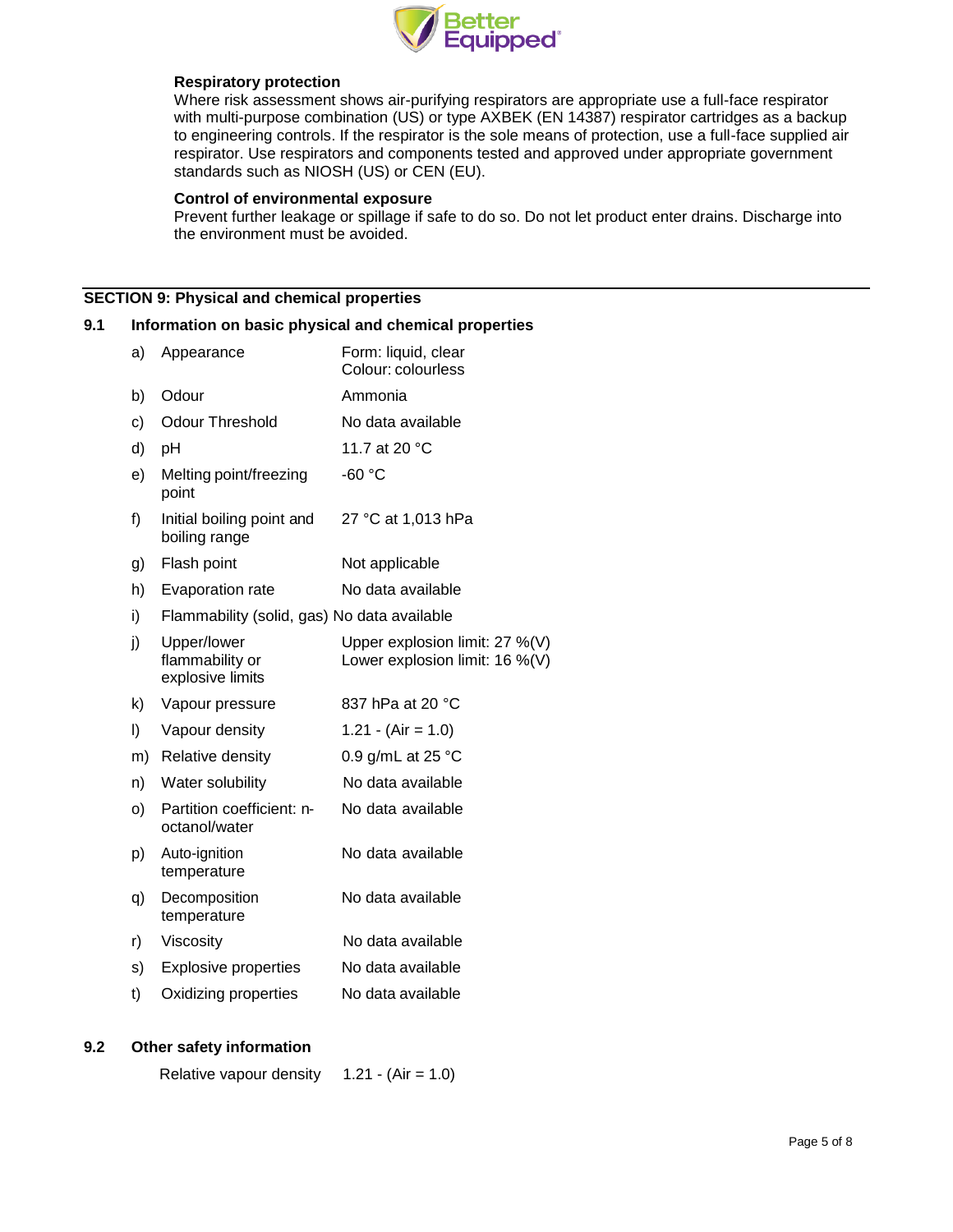

## **SECTION 10: Stability and reactivity**

- **10.1 Reactivity** None based on the data available
- **10.2 Chemical stability** Stable under recommended storage conditions.
- **10.3 Possibility of hazardous reactions** None under normal processing
- **10.4 Conditions to avoid** Excessive heat and incompatible products
- **10.5 Incompatible materials** Copper, Iron, Zinc

### **10.6 Hazardous decomposition products** Hazardous decomposition products formed under fire conditions. - Nitrogen oxides (NOx) Other decomposition products - No data available In the event of fire: see section 5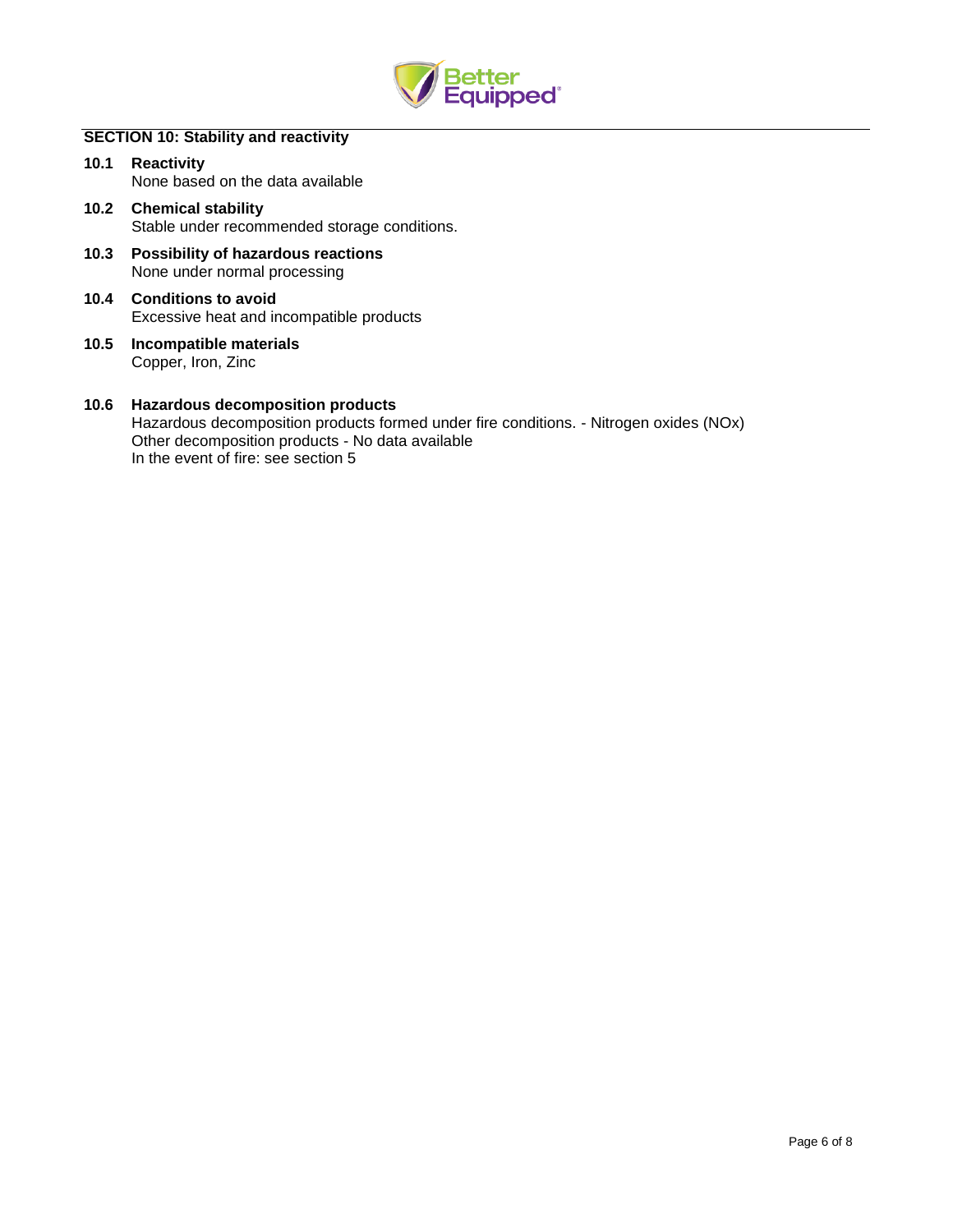

## **SECTION 11: Toxicological information**

## **11.1 Information on toxicological effects**

### **Acute toxicity**

LD50 Oral - Rat - 350 mg/kg (Ammonium hydroxide) Remarks: Gastrointestinal: Other changes. Liver: Other changes. Kidney, Ureter, Bladder: Other changes.

## **Skin corrosion/irritation**

Corrosive to skin

**Serious eye damage/eye irritation** Can cause serious eye damage

**Respiratory or skin sensitisation**

May cause respiratory irritation

### **Germ cell mutagenicity**

No data available (Ammonium hydroxide)

### **Carcinogenicity**

IARC: No component of this product present at levels greater than or equal to 0.1% is identified as probable, possible or confirmed human carcinogen by IARC.

> No component of this product present at levels greater than or equal to 0.1% is identified as probable, possible or confirmed human carcinogen by IARC.

### **Reproductive toxicity**

No data available (Ammonium hydroxide)

**Specific target organ toxicity - single exposure** No data available (Ammonium hydroxide)

**Specific target organ toxicity - repeated exposure** No data available

## **Aspiration hazard**

No data available (Ammonium hydroxide)

#### **Additional Information**

RTECS: Not available

burning sensation, Cough, wheezing, laryngitis, Shortness of breath, spasm, inflammation and edema of the larynx, spasm, inflammation and edema of the bronchi, pneumonitis, pulmonary edema, Material is extremely destructive to tissue of the mucous membranes and upper respiratory tract, eyes, and skin. (Ammonium hydroxide)

## **SECTION 12: Ecological information**

## **12.1 Toxicity**

No data available

Toxicity to daphnia and other aquatic invertebrates LC50 - Daphnia magna (Water flea) - 25.4 mg/l - 48 h (Ammonium hydroxide)

**12.2 Persistence and degradability**

No data available

**12.3 Bioaccumulative potential**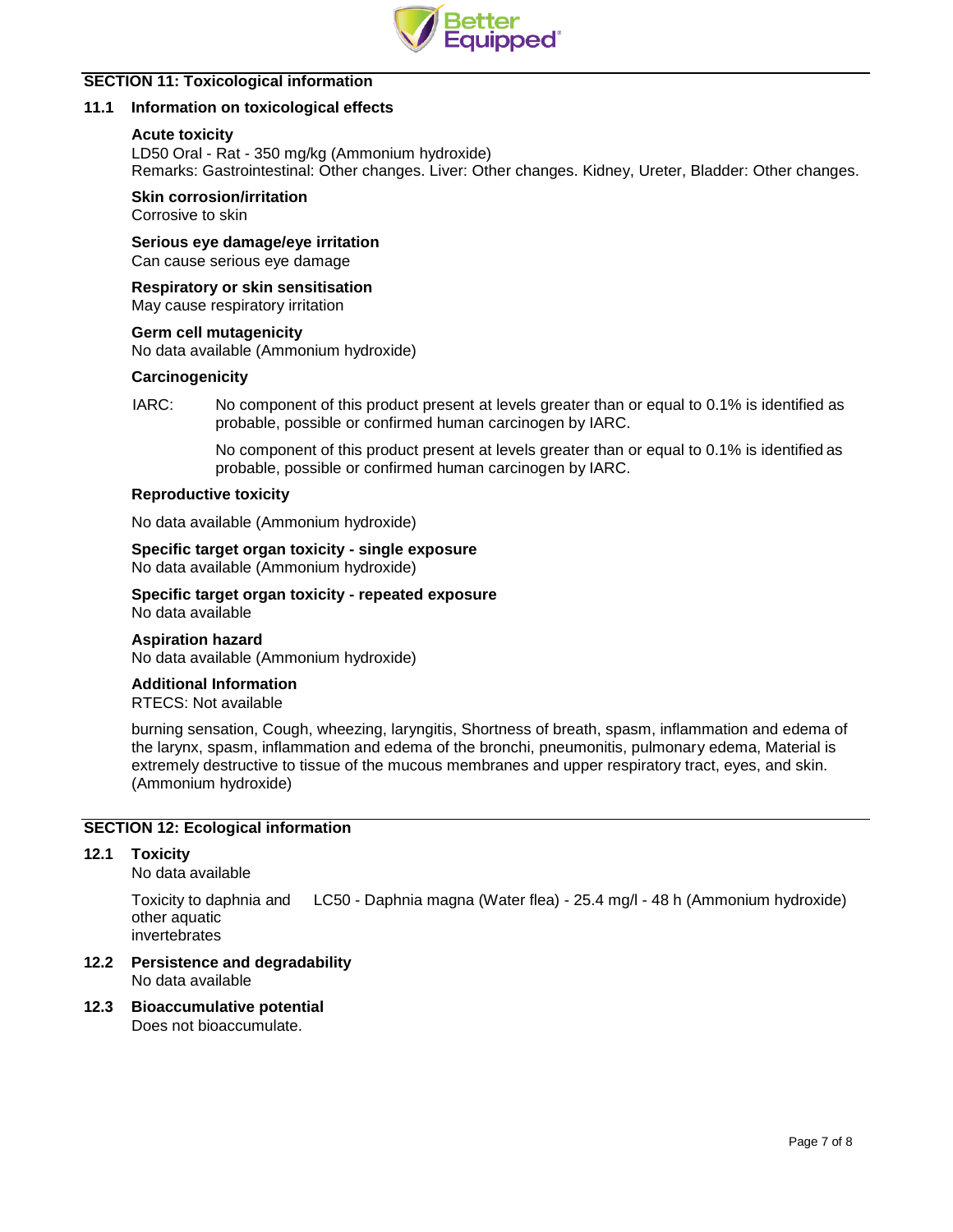

## **12.4 Mobility in soil**

No data available (Ammonium hydroxide)

## **12.5 Results of PBT and vPvB assessment**

This substance/mixture contains no components considered to be either persistent, bioaccumulative and toxic (PBT), or very persistent and very bioaccumulative (vPvB) at levels of 0.1% or higher.

## **12.6 Other adverse effects**

Very toxic to aquatic life.

No data available

### **SECTION 13: Disposal considerations**

#### **13.1 Waste treatment methods**

### **Product**

Offer surplus and non-recyclable solutions to a licensed disposal company.

## **Contaminated packaging**

Dispose of as unused product.

|      |                                            | <b>SECTION 14: Transport information</b>                                                                |                                                                          |                   |
|------|--------------------------------------------|---------------------------------------------------------------------------------------------------------|--------------------------------------------------------------------------|-------------------|
| 14.1 | UN number<br>ADR/RID: 2672                 |                                                                                                         | <b>IMDG: 2672</b>                                                        | <b>IATA: 2672</b> |
|      | IATA: T                                    | 14.2 UN proper shipping name<br>ADR/RID: AMMONIA SOLUTION<br>IMDG: AMMONIA SOLUTION<br>Ammonia solution |                                                                          |                   |
| 14.3 | ADR/RID: 8                                 | <b>Transport hazard class(es)</b>                                                                       | IMDG: 8                                                                  | IATA: 8           |
| 14.4 | Packaging group<br>ADR/RID: III            |                                                                                                         | IMDG: III                                                                | IATA: III         |
|      | 14.5 Environmental hazards<br>ADR/RID: yes |                                                                                                         | IMDG Marine pollutant: yes                                               | IATA: no          |
| 14.6 | No data available                          | Special precautions for user                                                                            |                                                                          |                   |
| 14.7 | N/A                                        |                                                                                                         | Transport in bulk according to Annex II of MARPOL 73/78 and the IBC Code |                   |

## **SECTION 15: Regulatory information**

**15.1 Safety, health and environmental regulations/legislation specific for the substance or mixture** This safety datasheet complies with the requirements of Regulation (EC) No. 1907/2006.

# **15.2 Chemical safety assessment** For this product a chemical safety assessment was not carried out

# **SECTION 16: Other information**

## **Full text of H-Statements referred to under sections 2 and 3.**

H302 Harmful if swallowed.<br>H314 Causes severe skin b Causes severe skin burns and eye damage. H318 Causes serious eye damage.